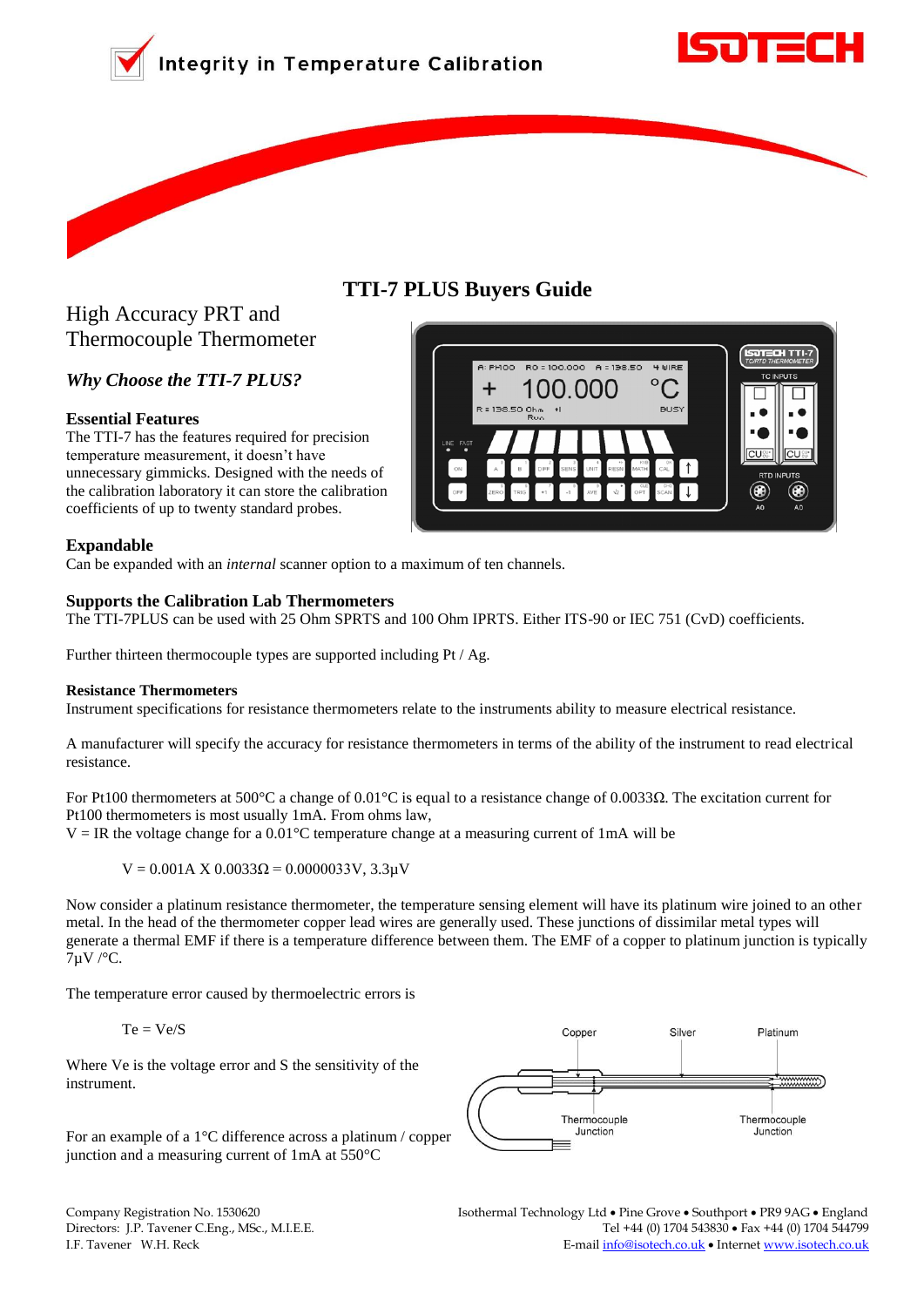

 $Te = 7/3.3 = 0.02$ <sup>o</sup>C

It is seen that a gradient of just 1°C across a platinum / copper junction will introduce an error greater than 0.02°C. In practice there can be other metals (further junctions) in the construction of industrial PRTs making the error worse. Further if the excitation current is less than 1mA, then again the error gets larger.

Now consider a DC instrument with an uncertainty specified as 0.01°C, in practise the measurement error can be much higher than the instrument accuracy due to the thermal EMF errors. The TTI-7 can be set to take two measurements with the measuring current first in a forward then in the reverse direction. The thermal EMF is then cancelled by computing and then displaying the mean of the two measurements. By selecting the AVE (Average) mode of the TTI-7 this is accomplished automatically.

When selecting an instrument remember this feature can reduce measurement error significantly. Many other instruments in this price bracket lack this or equivalent features. It can easily be forgotten when comparing specifications, yet the effect itself as shown can introduce significant errors.

Further the measuring current through a Pt100, usually 1mA, will introduce self heating of the temperature sensing element, the Measuring Current Squared x The Resistance of the Temperature Sensor;  $I^{2}R$ . This self heating causes an error of unknown magnitude.

Again the TTI-7 has a feature to eliminate this error, this is achieved by reducing the power dissipated by half so that the probe self heating can be determined and corrected for. This is what we mean by having "Essential Features" for good measurements, ensure that your chosen instrument has these features, not all do.

#### **Thermocouples**

When it comes to thermocouples the TTI-7 continues to offer real advantages. Thirteen types are supported – not just the common and standard types but also Platinum / Gold thermocouples and less common base types like Type L. With Cold Junction Compensation great care has been taken, each thermocouple connector has its own precision temperature sensor. This gives performance to better than 0.1C at 20°C. Other instruments lack this precision and require external ice points to get the best performance. The TTI-7 can also be used with external referencing and it can even measure its own reference temperature using an external PRT.

#### **Performance**

The TTI-7 specification is for a single measurement, single pair of measurements in AVE mode, it doesn't need to take a large number of measurements or extended sample rate to get the published performance.

#### **PC Use**

The instrument includes an RS232 interface for connection to a PC. Windows software is included, simply unpack, attach the supplied cable and load the software. Again check you get this when comparing instruments. Compatible with I-cal EASY for fully automatic temperature calibration.

#### **Battery Power**

The instrument will run for a whole 10 hours from the internal sealed lead acid battery with no memory effects. The power supply and charger is built in. This allows a whole working day plus to use the instrument in the field.

#### **Statistical Analysis**

The TTI-7 includes an inbuilt data logger internally storing up to 4,000 date and time stamped readings. The powerful maths function enables statistical analysis of the capture data, mean, max, min, peak and standard deviation. If you don't have a

|       | - Analysis of current log |  |      | (A0 | DeqC    |  |
|-------|---------------------------|--|------|-----|---------|--|
|       | Number of samples         |  |      |     |         |  |
| Min:  | 841.156                   |  | max: |     | 841.210 |  |
| Mean: | 841.179                   |  | Ptp: |     | 0.054   |  |
| SD:   | 0.0236                    |  |      |     | Quit    |  |